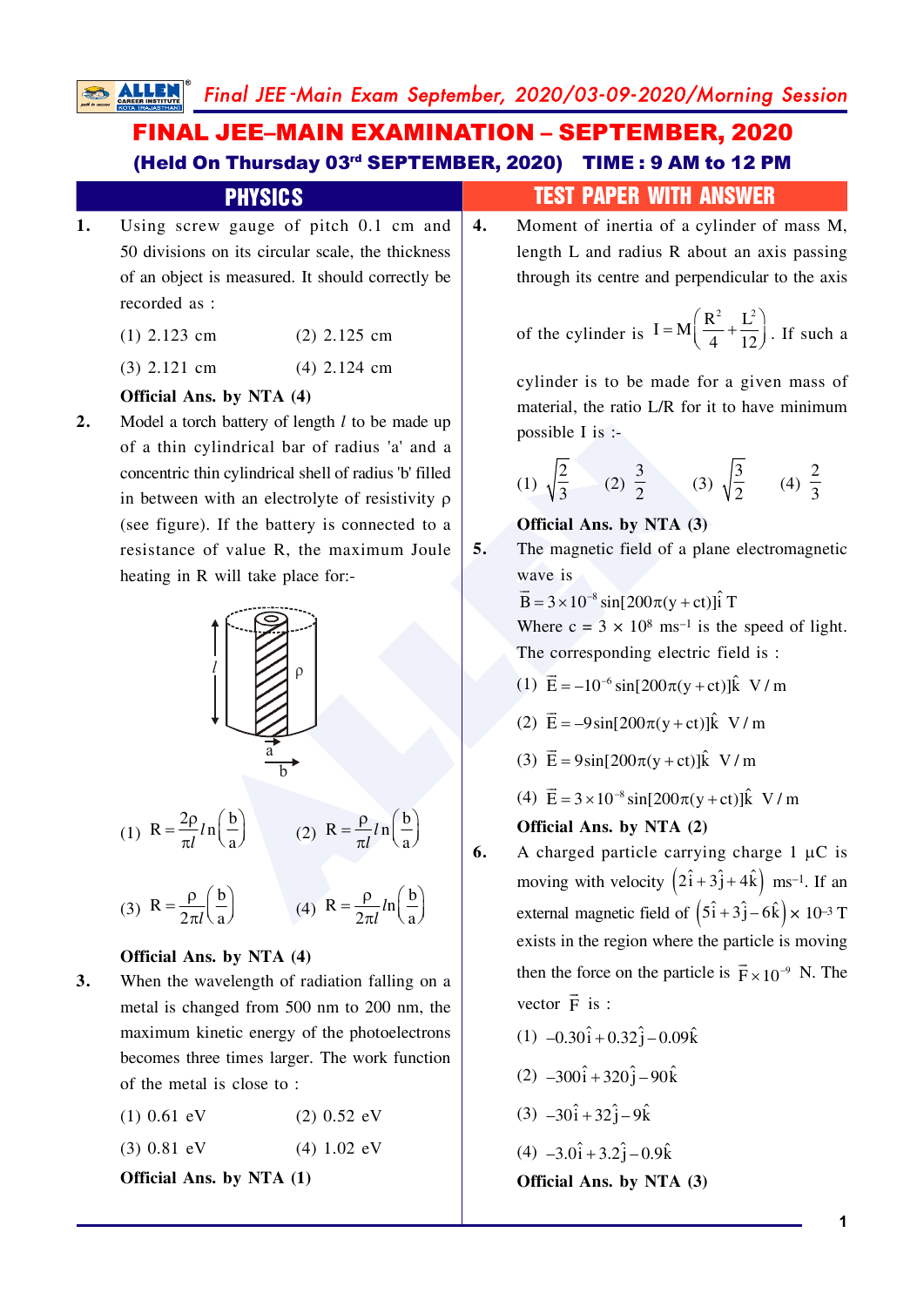## Final JEE-Main Exam September, 2020/03-09-2020/Morning Session

 $7.$ A 750 Hz, 20 V (rms) source is connected to a resistance of 100  $\Omega$ , an inductance of 0.1803 H and a capacitance of 10  $\mu$ F all in series. The time in which the resistance (heat capacity  $2J$ <sup>o</sup>C) will get heated by  $10^{\circ}$ C. (assume no loss of heat to the surroundings) is close to:

 $(1)$  418 s  $(2)$  245 s  $(3)$  348 s  $(4)$  365 s

## Official Ans. by NTA (3)

8. In a radioactive material, fraction of active material remaining after time t is 9/16. The fraction that was remaining after  $t/2$  is:

(1) 
$$
\frac{3}{4}
$$
 (2)  $\frac{7}{8}$  (3)  $\frac{4}{5}$  (4)  $\frac{3}{5}$ 

## Official Ans. by NTA (1)

- $9<sub>1</sub>$ A balloon filled with helium (32°C and 1.7 atm.) bursts. Immediately afterwards the expansion of helium can be considered as :
	- (1) Irreversible isothermal
	- (2) Irreversible adiabatic
	- (3) Reversible adiabatic
	- (4) Reversible isothermal

## Official Ans. by NTA (2)

Pressure inside two soap bubbles are 1.01 and 10. 1.02 atmosphere, respectively. The ratio of their volumes is:

| <b>Official Ans. by NTA (1)</b> |               |
|---------------------------------|---------------|
| $(3)$ 2 : 1                     | $(4)$ 4 : 1   |
| (1) 8 : 1                       | $(2)$ 0.8 : 1 |

 $11.$ A satellite is moving in a low nearly circular orbit around the earth. Its radius is roughly equal to that of the earth's radius R<sub>e</sub>. By firing rockets attached to it, its speed is instantaneously increased in the direction of its motion so that

> is become  $\sqrt{\frac{3}{2}}$  times larger. Due to this the farthest distance from the centre of the earth that the satellite reaches is  $R$ , value of  $R$  is:

> $(1)$  4R<sub>e</sub>  $(2) 3R<sub>e</sub>$  $(3) 2R<sub>e</sub>$  $(4) 2.5R<sub>e</sub>$ Official Ans. by NTA (2)

 $12.$ In the circuit shown in the figure, the total charge in  $750 \mu$ C and the voltage across capacitor  $C_2$  is 20 V. Then the charge on capacitor  $C_2$  is :



## Official Ans. by NTA (1)

13. An elliptical loop having resistance R, of semi major axis a, and semi minor axis b is placed in a magnetic field as shown in the figure. If the loop is rotated about the x-axis with angular frequency  $\omega$ , the average power loss in the loop due to Joule heating is :

$$
\frac{z}{\sqrt{1-\frac{\pi^{2}a^{2}b^{2}B^{2}\omega^{2}}{2R}}}
$$
\n(1) 
$$
\frac{\pi^{2}a^{2}b^{2}B^{2}\omega^{2}}{R}
$$
\n(2) Zero\n(3) 
$$
\frac{\pi^{2}a^{2}b^{2}B^{2}\omega^{2}}{R}
$$
\n(4) 
$$
\frac{\pi abBo}{R}
$$

## Official Ans. by NTA (1)

14. When a diode is forward biased, it has a voltage drop of 0.5 V. The safe limit of current through the diode is 10 mA. If a battery of emf 1.5 V is used in the circuit, the value of minimum resistance to be connected in series with the diode so that the current does not exceed the safe limit is :

|                    | <b>Official Ans. by NTA (1)</b> |                   |  |
|--------------------|---------------------------------|-------------------|--|
| $(3)$ 300 $\Omega$ |                                 | (4) 200 $\Omega$  |  |
| (1) 100 Ω          |                                 | $(2)$ 50 $\Omega$ |  |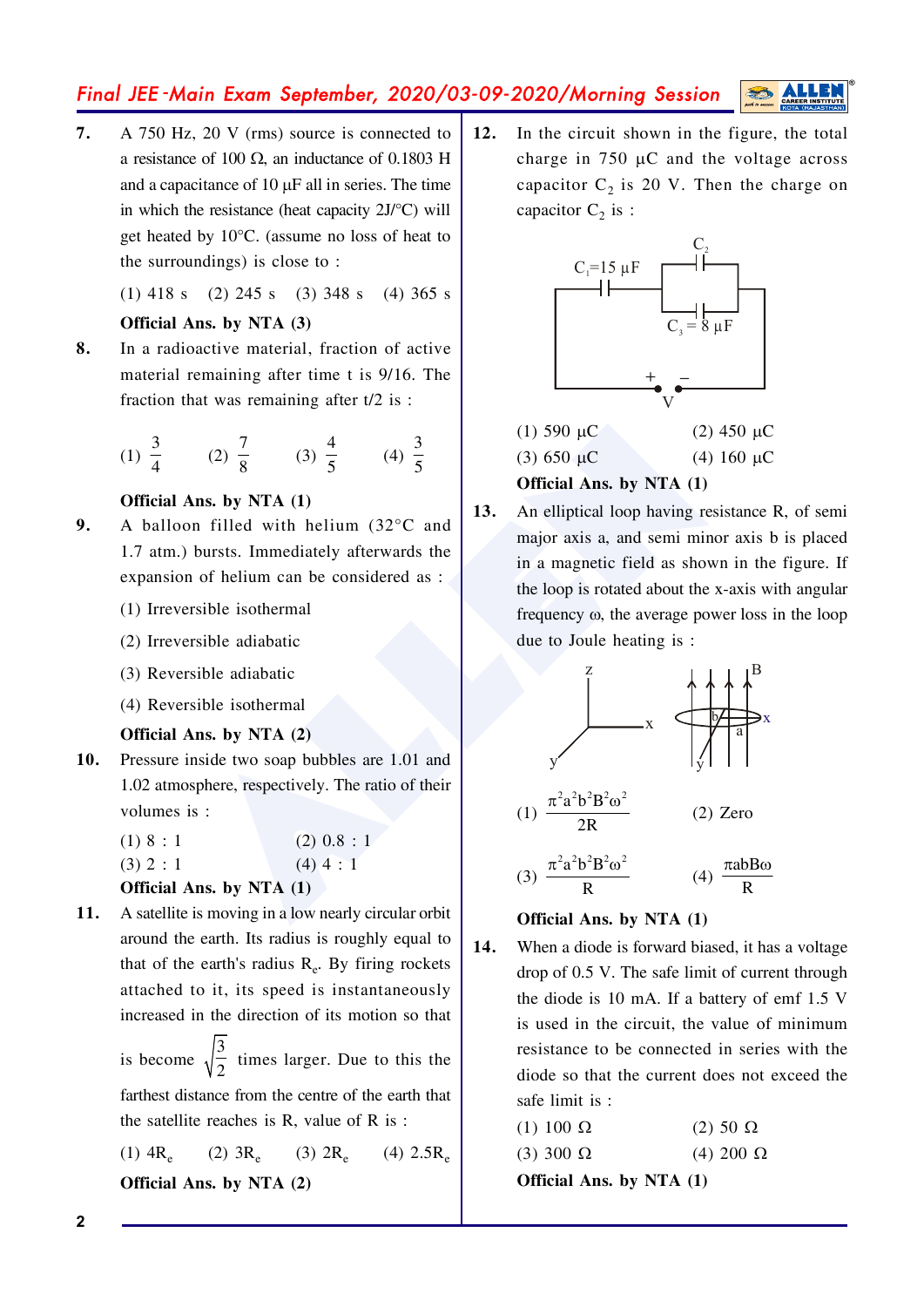Final JEE-Main Exam September, 2020/03-09-2020/Morning Session

19.

- 15. A uniform thin rope of length 12 m and mass 6 kg hangs vertically from a rigid support and a block of mass 2 kg is attached to its free end. A transverse short wavetrain of wavelength 6 cm is produced at the lower end of the rope. What is the wavelength of the wavetrain (in cm) when it reaches the top of the rope?  $(1)9$  $(2) 12$  $(3) 6$  $(4)$  3
	- Official Ans. by NTA (2)
- A block of mass  $m = 1$  kg slides with velocity 16.  $v = 6$  m/s on a frictionless horizontal surface and collides with a uniform vertical rod and sticks to it as shown. The rod is pivoted about O and swings as a result of the collision making angle  $\theta$  before momentarily coming to rest. If the rod has mass  $M = 2$  kg, and length  $l = 1$  m, the value of  $\theta$  is approximately : (Take  $g = 10$  m/s<sup>2</sup>)



- In a Young's double slit experiment, light of 17. 500 nm is used to produce an interference pattern. When the distance between the slits is 0.05 mm, the angular width (in degree) of the fringes formed on the distance screen is close to:  $(4)$  0.57 $^{\circ}$  $(3)$  1.7°  $(1) 0.07^\circ$  $(2)$  0.17° Official Ans. by NTA (4)
- 18. Magnitude of magnetic field (in SI units) at the centre of a hexagonal shape coil of side 10 cm, 50 turns and carrying current I (Ampere) in

| units of $\frac{\mu_0 I}{\pi}$ is : |                     |  |
|-------------------------------------|---------------------|--|
| $(1)$ 250 $\sqrt{3}$                | $(2)$ 5 $\sqrt{3}$  |  |
| $(3)$ 500 $\sqrt{3}$                | $(4)$ 50 $\sqrt{3}$ |  |
| <b>Official Ans. by NTA (3)</b>     |                     |  |



Consider a gas of triatomic molecules. The molecules are assumed to the triangular and made of massless rigid rods whose vertices are occupied by atoms. The internal energy of a mole of the gas at temperature T is :

(1) 
$$
\frac{9}{2}
$$
RT (2)  $\frac{3}{2}$ RT

$$
(3) \frac{5}{2}RT \t(4) 3RT
$$

#### Official Ans. by NTA (4)

20. Two isolated conducting spheres  $S_1$  and  $S_2$  of

radius  $\frac{2}{3}R$  and  $\frac{1}{3}R$  have 12 µC and -3 µC

charges, respectively, and are at a large distance from each other. They are now connected by a conducting wire. A long time after this is done the charges on  $S_1$  and  $S_2$  are respectively :

- (1) 6  $\mu$ C and 3  $\mu$ C
- (2)  $+4.5 \mu C$  and  $-4.5 \mu C$
- $(3)$  3 µC and 6 µC
- $(4)$  4.5 µC on both

#### Official Ans. by NTA (1)

21. A bakelite beaker has volume capacity of 500 cc at 30 $^{\circ}$ C. When it is partially filled with V<sub>m</sub> volume (at  $30^{\circ}$ ) of mercury, it is found that the unfilled volume of the beaker remains constant as temperature is varied. If  $\gamma_{\text{(beaker)}} = 6 \times 10^{-6} \text{ °C}^{-1}$  and  $\gamma_{\text{(mercury)}} = 1.5 \times 10^{-4} \text{ °C}^{-1}$ , where  $\gamma$  is the coefficient of volume expansion, then  $V_m$  (in cc) is close to \_\_

Official Ans. by NTA (20)